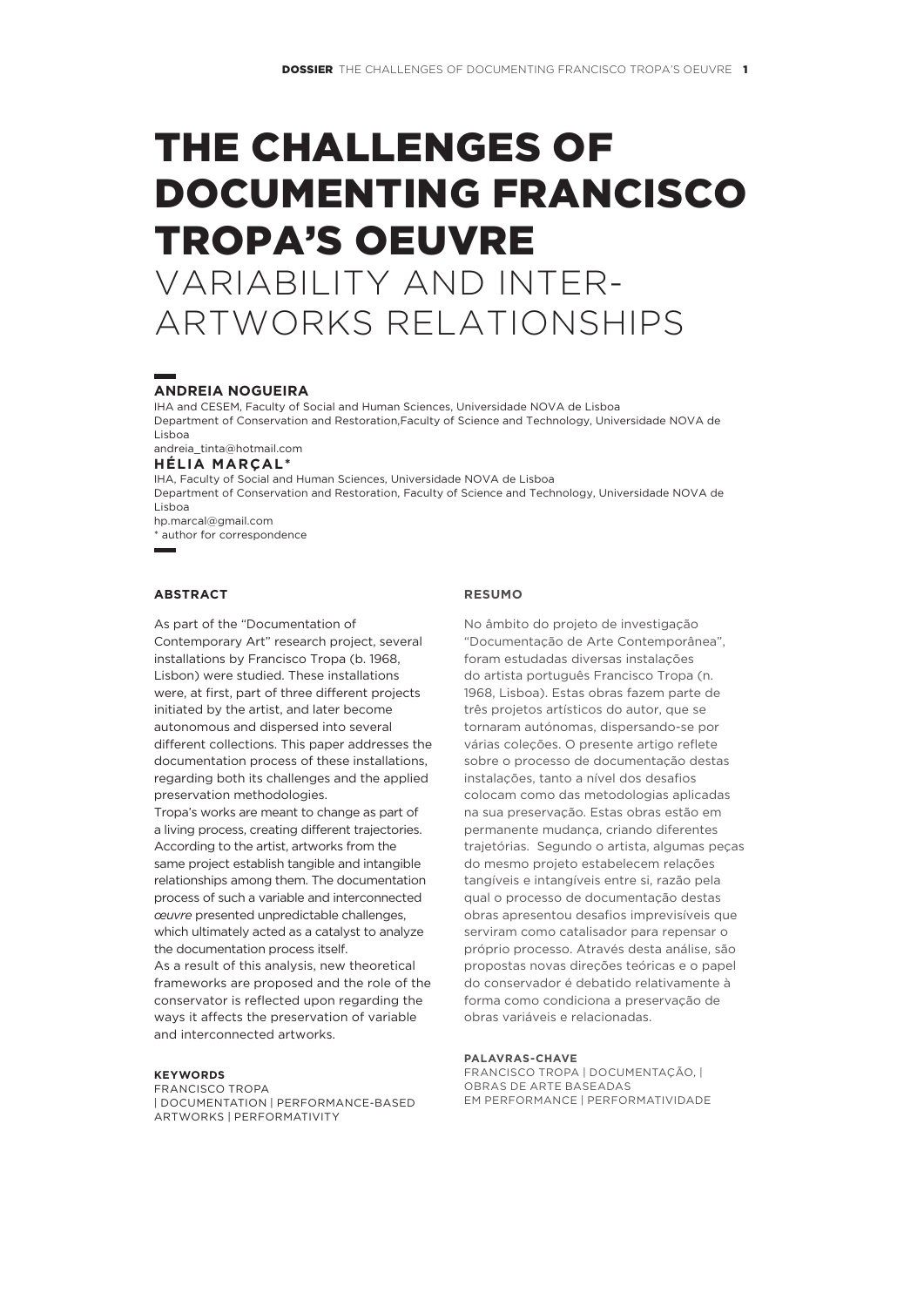#### **Introduction**

**S**ince the dematerialization of the art object in the 1960s, conservation theory has been facing new challenges. The ephemeral nature of many contemporary artworks, together with the growing importance of preserving their intangible features, continuously calls for newer conservation methodologies.

As contemporary artworks became multiple, both physically and conceptually, by being composed by several elements and by converging different meanings in the same piece, connections among materials, techniques, and meaning have become more specific and complex.

This increasing complexity  $-$  owing to the use of non-traditional materials, the multiplicity of objects and meaning, and the absence of connection between media and representation — has led to new ways of communication and preservation that consider the documentation of the artist's intention, the meaning of materials and techniques, the creative process, and of other essential intangible features (Hummelen 1999). The artwork does not communicate with the audience (and therefore with the conservator) in a straight line, but via a conflicted path full of reinterpretations and even misinterpretations. Nowadays, interviews with artists, their assistants, and other collaborators are encouraged, and conservators consider the artist's discourse to be a window into the soul of the artwork, and into the artist's intentions (Beerkens *et al* 2012). Artists however, may change their discourse with time, and that may also change the way their intentions are perceived by conservators. More recently, Renée van de Vall et al proposed a biographical approach to the conservation of contemporary art: artworks do not exist in a single state but rather undertake a trajectory, which is, in itself, part of its existence (van de Vall et al 2011). From this perspective, the documentation of the artwork's trajectory is essential because it "may be considered part of conserving the work. Not only because examination of decisions taken in the past and the work's exhibition history underlies sound decisions in the present, but also because each new chapter added today makes decisions transparent for conservators in the future" (van de Vall et al 2011, 7). Conservators may influence an artwork's trajectory through their interpretation of previous paths and decisions. According to some authors, conservators might even be acknowledged not only as co-producers, or interpreters, but also as managers of change (van de Vall et al 2011; van Saaze 2009).

Within the scope of the research project "Documentation of Contemporary Art,"<sup>1</sup> several complex artworks have been documented. In the study of complex installations by the Portuguese artist Francisco Tropa, the documentation methodologies were scrutinized and the conservator's role was reviewed. This paper aims to reflect upon those issues, while probing for new theoretical frameworks for the preservation of these works. In this process, the challenges involved in the preservation of Tropa's works are detailed, and the documentation process is scrutinized.

## **Francisco Tropa and his oeuvre**

Francisco Tropa, one of the most important Portuguese artists of his generation, works with diverse materials and techniques. His artworks are difficult to define, or even to describe. The materials he uses include sand, water, sound, and wood, and his media vary from performance to installation, sculpture, engraving, film, and slide projection, among others. Although different in conception, shapes, materials and techniques, his artworks are meant to be instruments, mechanisms or devices. These devices are designed to somehow play with the audience, to make spectators think. This happens, for example, when Tropa constructs measurement instruments intended to measure our ideas about art and the world, instead of measuring physical quantities (Menegoi 2012). According to Alexandre Melo (2007), by presenting these enigmas to the audience, Francisco Tropa seeks to question the role of the artist and the nature of the creative process. Moreover, Tropa usually creates big projects, composed by several installations/events, which also comprise other small and autonomous works.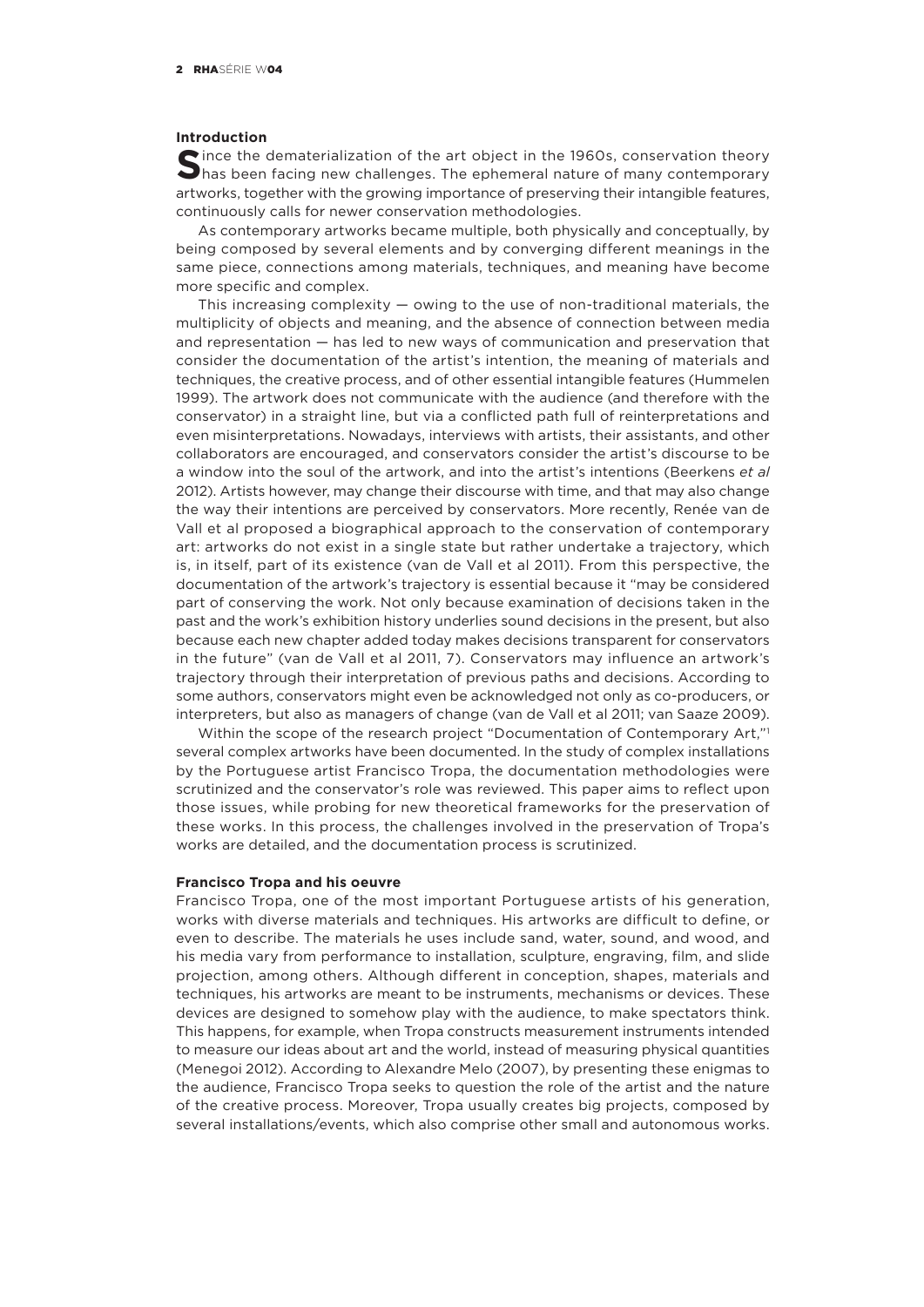As part of the research project "Documentation of Contemporary Art," twelve different installations by Tropa were studied and documented. These installations were produced as part of three different projects (*Casalinho*, *L'Orage*, and *The Assembly of Euclid*), which then became autonomous and dispersed into three collections (Serralves Museum, Calouste Gulbenkian Foundation — CAM — Centro de Arte Moderna, and Caixa Geral de Depósitos; vide Fig. 1).

Installations have no fixed form or materiality, changing with time and space, and are highly dependent upon spectators' perceptions. Although these issues were expected in the documentation process of these twelve installations, other unforeseen challenges emerged. First, Francisco Tropa's works are indeed changing in time and space, not only due to their nature as installations, but also due to the artist's intentions for them. The artist actively demands change for his works. Second, while initially it was possible to understand that some of these twelve works could be interconnected, it was only during the interviews with the artist that the extent of those connections became clear: not only are those connections at the core of the artist's creative process, but also they are intrinsically related with the way each work changes. These two characteristics of Tropa's oeuvre, **intended variability** and **inter-artwork relationships**, were present in all stages of the documentation process, and several questions surfaced: how to document interconnected works and their intended change? To which degree are these works connected, and how do those connections affect each artwork's biography? How can these works be documented and preserved, while they are at the same time intentionally changing each other's trajectories? To what extent is the conservator allowed to change a work? And ultimately, where is the borderline between the conservators' creative actions and the artist's intentions?

## **Variability and preservation**

The artist Francisco Tropa realizes and expects that his artworks will change in every exhibition. As stated by him, no installation "will ever be assembled twice in the same way."2 His artworks are meant to be infinite in possibilities and interpretations, and are intentionally designed to change. For him, "a good artwork should be in permanent motion, and thus in permanent change."3

The preservation of Tropa's artworks demands the preservation of change as a living persistent process. His artworks morph every time they are reinstalled. They are as diverse as the minds that read them. They do not follow a path towards ephemerality but rather to multiplicity, and yet, by continuously changing, they are still as ephemeral as time. The artwork's biography paradigm emerges. In fact, according to the definition of "artwork's trajectory" (van de Vall *et al* 2011), it is possible to argue that only a proper documentation can define the limits of acceptability of future change. This documentation needs to regard the artist's intention and the exhibition history of the works, which should not only comprise a textual compilation of past exhibitions, but also images, videos and oral testimonies. By presenting documents in different media, a complete view of the changes artworks undertake is provided, allowing for more informed decision‑making regarding future changes. Although this multimedia approach integrates the conservator's personal view of the work, it is only through this process that conservators can ensure the proper preservation of the intended change.

Regarding Francisco Tropa's works, it is interesting to note the remarkable changes they went through over the years. The work *Une table qui aiguisera votre appétit — le poids poli* (2003) is an example of how these changes are transversal: not only do they occur from exhibition to exhibition, but they also exist during the exhibition itself.

This piece comprises a table covered by a tablecloth, with several elements on top, including a green bottle and a glass of wine, plates, a bowl, a knife, cheese, several garlic heads, bay leaves, a napkin, apples, grapes and pepper corns. Connected to the table is a suspended stool, on which a set of weights is displayed (see Figures 2‑4). In several exhibitions of *Une table qui aiguisera votre appétit — le poids poli* (see Figures 2‑4), some of these elements changed. In this case, freedom is clearly given by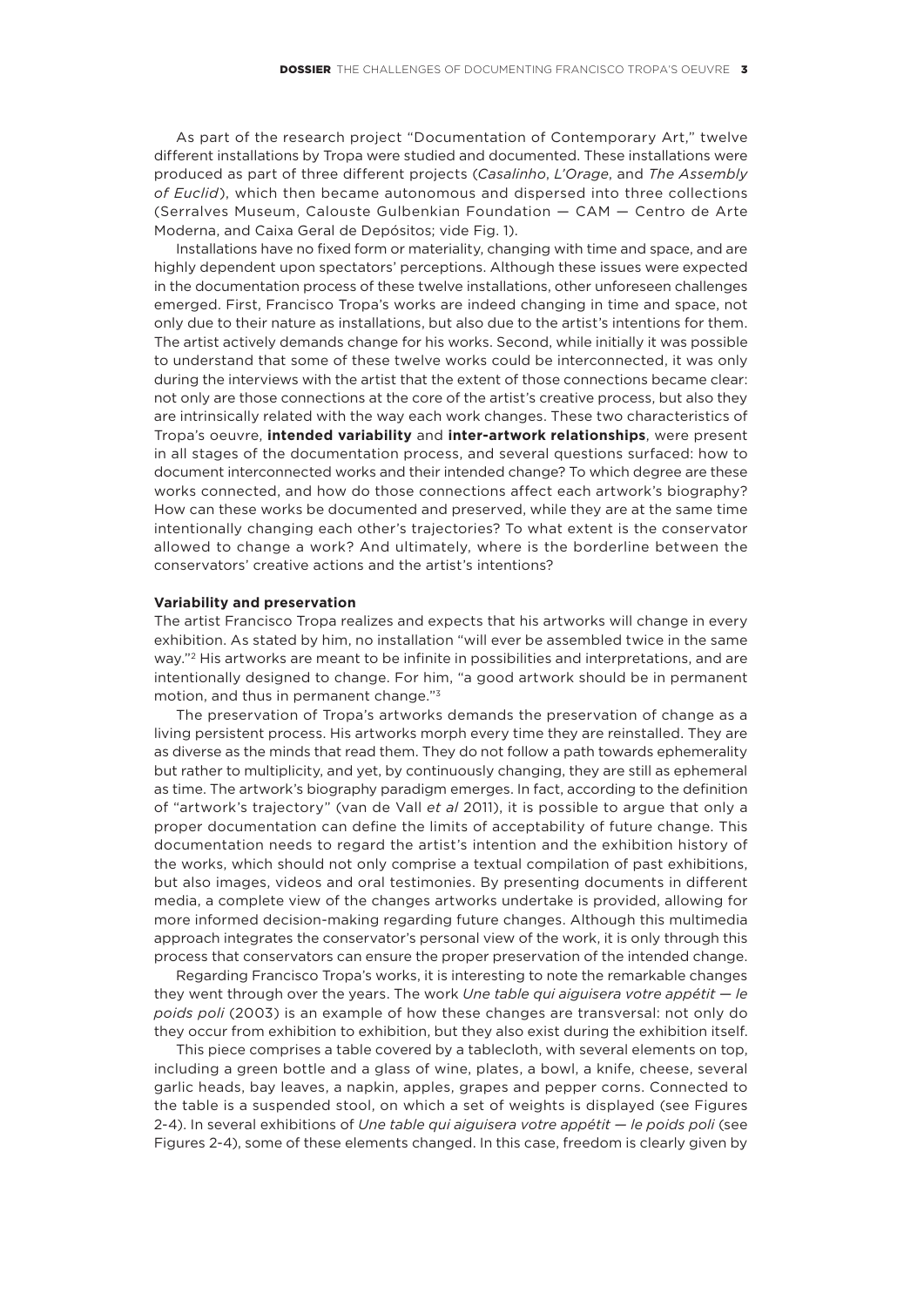the artist to the conservator/curator to choose the number of apples, cheese pieces, and garlic heads or, even, to withdraw the napkin. And although those modifications change the materiality of the work, they do not have a significant impact upon the artist's intention of representing everyday life, or the dichotomy between balance and unbalance. During the exhibition itself, on the other hand, organic materials are replaced when they start to show signs of deterioration. This is visible by comparing the images related to the exhibition *Colecção #2 (Francisco Tropa)* held at Culturgest (Lisbon), in 2009 (see Figure 4).

There are other works from Tropa where this intentional variability is clearly visible. This is the case with *Grotto* (2006 — see Figures 5 and 6). This work comprises a glass ampoule, a light projector and several slides. When light is projected through the slides, a grotto is simulated. The projections differ according to the context of the exhibition and the person responsible for assembling it. In this case, the conservator/ curator chooses the slide to project and defines the distance between the wall and the glass. The glass ampoule is suspended from the ceiling, and is positioned in front of the light projector. The final projection includes the grotto (produced by the slides), and the ampoule's shadow (Figures 5 and 6). The artist states:

[The glass ampoule] has to be more or less fifteen centimeters from the wall. Between eleven to fifteen centimeters… The outline of the grotto can be a little bigger or smaller (…). I have several slides that can be placed [in the projector]. Some are smaller and others are larger… When using a zooming projector, the length of the light projection is easy to control. You just have to look to some pictures and do more or less the same.4

By documenting and reinstalling these works, the conservator is contributing to the artwork's biography not only by documenting the history of the work, including the exhibition history, but also by performing the artist's instructions, actively changing the work's trajectory. From this perspective, it is possible to consider that every conservation action has a degree of authorship.

In the case of Francisco Tropa's works, however, this approach has to be further developed, as his works establish tangible and intangible connections between them. Indeed, those relations, besides being essential for the artworks' meaning, also affect their trajectories.

## **The preservation of the inter-artworks relationships**

There are multiple connections among Francisco Tropa's works. While some can be clearly expressed, others are harder to disclose. At first glance it is possible to understand some of these inter-artwork relationships. For example, as detailed in Figure 1, both *Une table qui aiguisera votre appétit — le poids poli* (see Figures 2‑4), and *Models for L'Orage* (2002 — see Figure 7) were produced within the same project, *L'Orage*, and hence are related to each other: while the latter is composed of four mockups, representing four different spaces, *Une table qui aiguisera votre appétit — le poids poli* is represented in one of those mockups (see Fig. 7). This connection could be quite simple to recognize; however, after the *L'Orage* exhibition, these two artworks became part of two different collections (i.e. Calouste Gulbenkian Foundation — CAM, and Caixa Geral de Depósitos), and have never been exhibited together ever since.

With these relationships and the enigmatic nature of his artworks, the artist is giving audiences, and thus conservators and curators, the opportunity to solve riddles. As explained in the interview, "things are installed like this so you can make an effort to discover the reason why."<sup>5</sup> The artist considers his artworks as "indecipherable enigmas" (Faria 2006), and are meant to be "empty containers" designed to be filled by the spectators' own experiences. Interpreting Tropa's works through their interrelationships is, however, not only demanding for audiences, but also for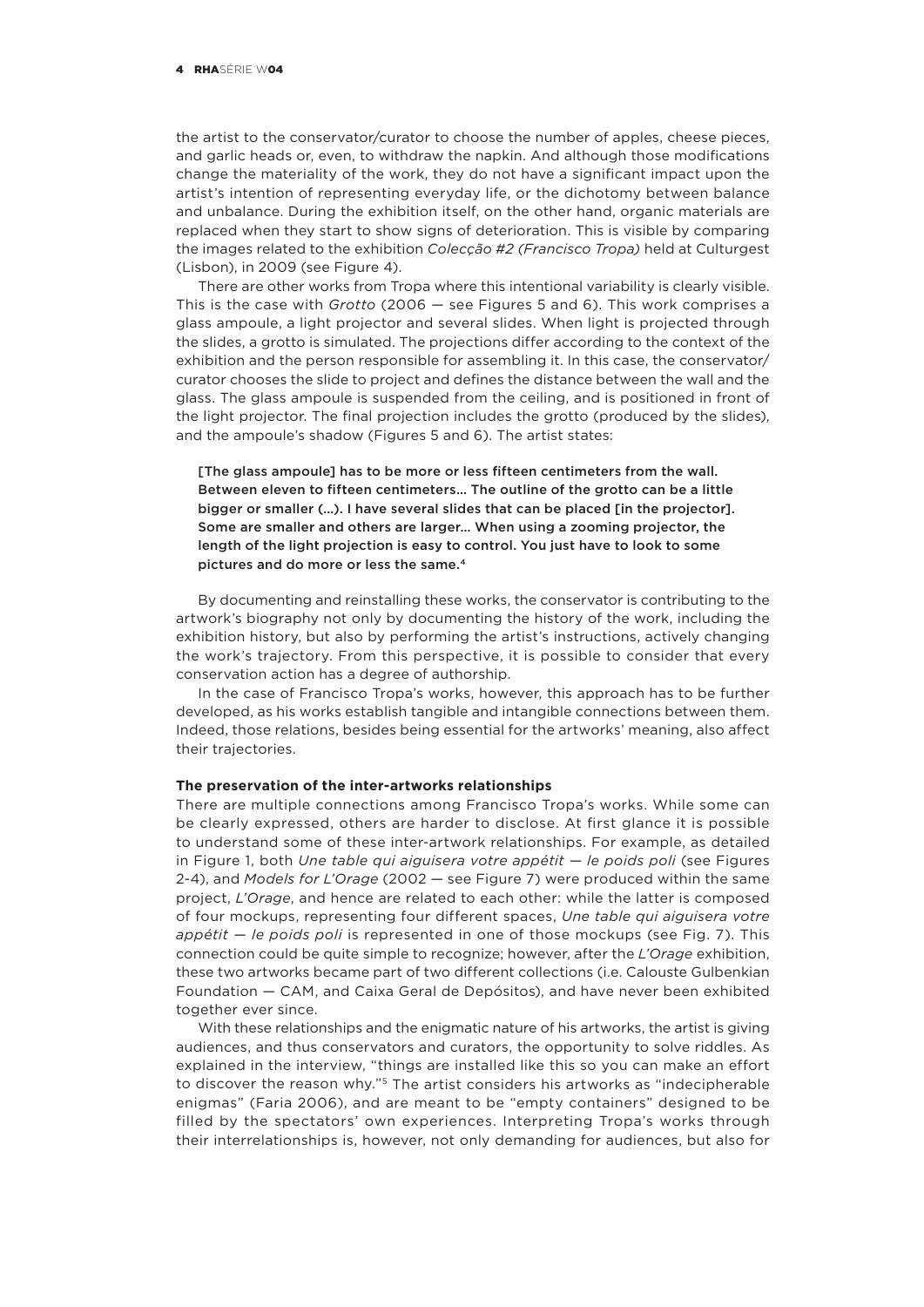conservators. When considering their physical nature, conservators may pay attention to a particular material, color, shape, or technique. Considering intangible relationships, on the other hand, means that conservators have to preserve, for example, the spatial arrangement of the artworks. Moreover, it is very difficult to present, preserve, and document the dual nature of any of these works, which are simultaneously part of a project (and thus part of the project's trajectory), and individual artworks (with their own biography).

According to Tropa, the works that became autonomous from the project *The Assembly of Euclid* (see Figure 1) should be interpreted via their interrelationships because their conceptual frameworks are connected. These works are, however, dispersed into two different collections (Serralves Museum and Caixa Geral de Depósitos) and have never been exhibited together. While *Body* and *Head* were first presented in 2005, at *The Assembly of Euclid* installation,6 *Grotto*, *Policemen*, *Sentry,* and *Temple of Allegories*, were exhibited in 2006, at *The Cyclist's Trance*<sup>7</sup> installation. The films *Snail* and *Giant* were first showed in 2006, at *The Mark of the Breast* installation.8 Although these three installations are the core of the project *The Assembly of Euclid*, they were presented in three different occasions and locations.

In addition to the conceptual connections these works establish, they also exhibit tangible relations: *Sentry*, for example, is connected to the work *Body*, and to the film *Snail* (see Figure 8).

 The work *Sentry* includes a white sentinel, which is produced by painting white clay on glass. Additionally, the work *Body* shares the material features with the work *Sentr*y, by representing a skeleton painted with white clay. These two artworks also share the indexicality of the color white with the film *Snail*, where a white hand also appears. According to the artist:

The sentry is painted with clay… why is the skeleton [of the Body] painted with clay…? You will have to figure out what was painted with clay, what has that particular kind of white… The relations exist where things bind…. That is also related to the hands appearing in the film [Snail]... The project [The Assembly of Euclid] is just one thing, made in several steps… This is why it is so complex, because it is a machine of relations.9

Indeed, the white clay from *Sentry* and *Body*, and the white hand from *Snail* are related to the very concept of *The Assembly of Euclid* project: the dichotomy between life and death. If the white clay is replaced by white or even yellow acrylic paint, the relationship between the works disappears. In this case, conservation is not just a matter of preserving a specific artwork, but also relies on the preservation of the inter-artwork relationships, by maintaining that particular material and color, and documenting that specific conceptual framework. This task, however, is particularly challenging, since these works do not belong to the same collection. Both *Body* and *Snail* are currently part of the Caixa Geral de Depósitos collection, and *Sentry* belongs to the Serralves Museum collection. Therefore all museums involved need to work together sharing information in order to preserve Francisco Tropa's intention to provide interconnected puzzles to audiences.

Considering this connectivity and the intended variability, which are both characteristic of Tropa's oeuvre, it is important to understand that this network of trajectories affects each work's variability and vice‑versa. And although Francisco Tropa's artworks are meant to change as living processes, these changes need to be informed by scrupulous and flexible documentation. This characteristic ultimately acted as a catalyst to rethink documentation methods and strategies, and helped to propose a theoretical framework that can be applied to cases similar to Tropa's challenging artworks (Marçal et al 2013).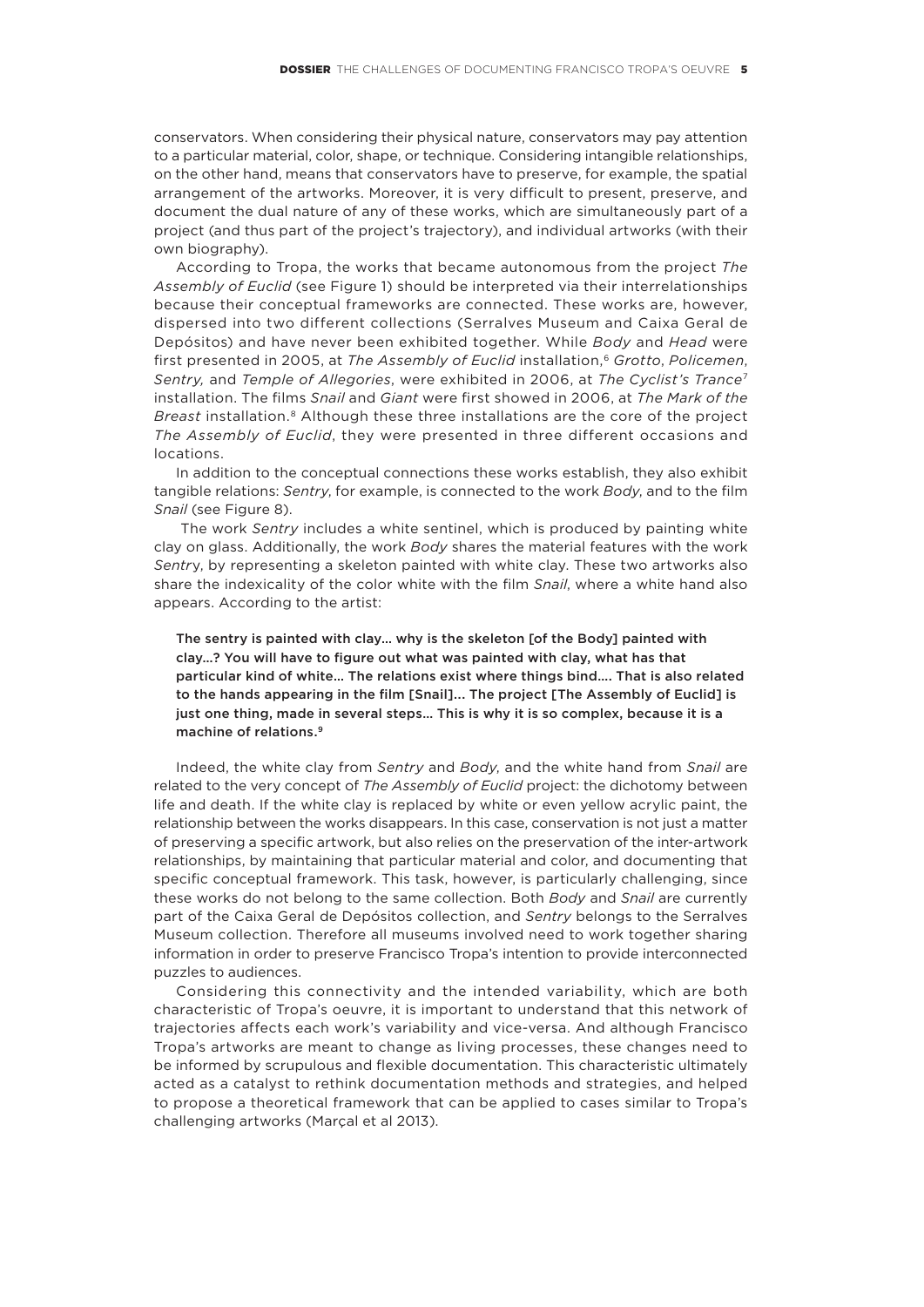#### **Documentation framework**

Documenting contemporary works is an essential step for their preservation. When producing this documentation, conservators usually try to provide an as far as possible objective view of the work by carefully detailing its physical characteristics and by analyzing the meanings. In complex installations, such as the ones by F. Tropa, documenting their intended variability and inter‑artwork relationships becomes more important than any details about their materiality. Moreover, considering any decision as context-dependent, the documentation step should justify past decisions, based on past contexts, and serve as a foundation for new decisions. For that reason, a detailed justification for any reinterpretation strategy should be registered as part of the work's biography.

Methodologically, the proposed documentation framework consists of three phases: data gathering, data production, and data evaluation, and is part of a decision-making model explained elsewhere (Marçal et al 2013).

In the first step of documentation, conservators gather relevant published and unpublished information regarding the artist and the work under discussion. If information is non-existent in the traditional channels (e.g. catalogs, archives, etc.), other channels (e.g. social networks, blogs, etc.) could be consulted. In the case of Francisco Tropa's *Une table qui aiguisera votre appétit — le poids poli*, for example, information found online, namely in personal blogs, proved to be highly important for the artworks' history. Indeed, although it was known that the organic materials on the table should be replaced during the exhibition, there was no documentation to sustain whether that happened in other exhibitions until the image by Susana Pomba (Figs. 3 and 4) was gathered in her blog "Dove's taste of the day" (http://www.missdove. org/). With Tropa's *Grotto*, this source of evidence became even more important. The artist explained in the interview that the grotto's projection should change in every exhibition: there are several different slides, with different shapes, that can alter the projection, and it is up to the conservator or curator to decide which slide to use. However, in every published document, from catalogs to flyers of different exhibitions, the image is always the same (Fig. 5). By persistently publishing the same representation of Francisco Tropa's *Grotto*, only one variation of this artwork is recorded, and thus, preserved for the future.

In this case, the most relevant step in data production is the artist interview. The interview provides the conservator a window into the soul of the artwork, into his intentions, and could be tempted to restrict documentation's reach to the limits of the work's physical parts (van Saaze 2009). In the study of the twelve installations by Francisco Tropa, this tool was crucial. The scarce documentation available before the interview included some photos, catalogues, art criticism texts, and basic inventory sheets. With this information it was possible to understand that Tropa's works were distributed by the three artistic projects — *Casalinho* Project, *L'Orage* Project, and *The Assembly of Euclid* Project. As it was impossible to separate the works from the projects, the artist's interviews were based on theme semi-structured interviews<sup>10</sup> (Beerkens et al 2012). It was only after the artist's interviews that the extent of the inter-artworks relationships was disclosed. The theme interview, by studying several works at once, instead of an artwork as an independent entity, allowed for deeper insight into the artworks' interrelationships. All documentation produced about these works not only considered the identification of the artworks, incorporation and legal rights, location, general description, creative process, techniques, materials and their meaning, material description, technical description, exhibition conditions, storage, transportation, and condition (Laurenson 2006), but also reflected upon their exhibition history, interconnected works, and each artwork's biography.

The final step of this documentation framework is data evaluation. This step is of utmost importance, considering that the documentation gathered and produced will be the basis for a conservation decision. After all, as the psychologist S. Plous stated, "good information does not guarantee good decisions, but bad information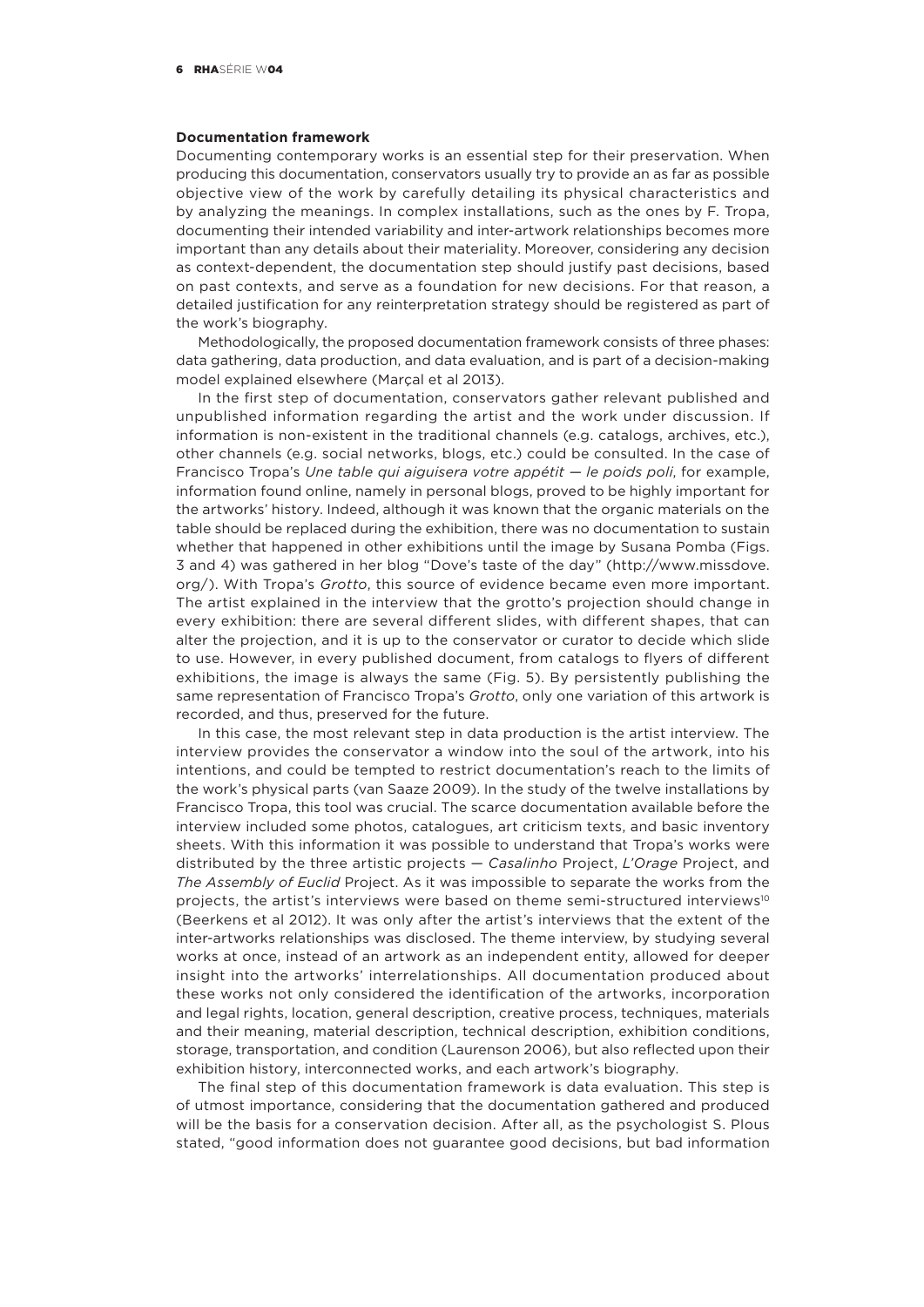pretty much guarantees bad decisions" (Plous 1993: 54). It becomes clear that before making any decision, conservators need to ensure that the available information is reliable enough to support the decision. For that reason, after the interview it is important to critically analyze the artist's discourse. Considering the importance of the artist interview to the decision‑making process, a reference framework for interview data analysis in conservation is proposed (Marçal et al 2013). This framework, based on content analysis, can be of value in the decision-making process, mainly due to its promises of data structuring. With this tool the artist's discourse can be labeled through the definition of selected categories (e.g. Future reinstallations, Past exhibitions, etc.), and this labeling, when applied to conservation, helps to organize interviews, which are usually shared as raw data, and therefore difficult to consult. Furthermore, data evaluation must go beyond the artist's interview, including also the analysis of past treatments/re‑installations, and the assessment and prioritization of the values that are involved in the final decision. From this perspective, we suggest that the final documentation should be submitted to a peer review process, where two different conservators make the final decision regarding data evaluation and further conservation options.

#### **Final Remarks**

The process of documenting Francisco Tropa's artworks was undoubtedly complicated by their intended variability and their inter‑artwork relationships. His artworks are a "machine of relations,"<sup>11</sup> and one of the biggest challenges regarding their preservation is therefore to establish and preserve the connections among them. It was possible to understand that Tropa's works, like other installations, range in degrees of variability. The conservator's role cannot be detached from those degrees of variability. Conservators inevitably act as managers of change every time they act upon the artwork. Every act of documenting and every decision made are acts of change, managed by the conservator. In some works, such as Francisco Tropa's *Grotto*, however, the conservator acts not only as a manager of change, but also as a co-producer, by directly and intentionally influencing the work's characteristics. For example, it is the conservator or curator who choses the grotto's projection, and that inevitably, and creatively, changes the work. While the definition of degrees of variability could imply a quantitative approach to this issue, any attempt to quantify the conservator's limits within a specific context would certainly fail. The documentation and preservation of any complex and variable installation cannot be devoid of subjectivity, and as such, cannot be measured or represented in quantitative units. On the other hand, those acts of co‑creation have repercussions in the projects' trajectories, as well as the trajectories of every single work. The different representations of *Grotto*, past and future, will influence *The Assembly of Euclid* project in unpredictable ways. Each trajectory, from every autonomous work, is dependent of other trajectories. Similarly, changes in the path of a single work may cause alterations to other paths, as in the case of *Sentry*, *Body*, and *Snail*. Instead of discussing the trajectory of each project, it is probably best to consider them as "networks of trajectories", where each work's biography is intertwined with the paths of other artworks belonging to the same project. Under this theoretical framework, as a final phase for their documentation, artworks under the same project should be re‑installed (or reinterpreted) in the same context. That would provide invaluable data regarding the artworks' inter-relationships, and the way they are perceived by audiences. Moreover, an online platform for Tropa's *oeuvre,* where institutions and individuals could share data regarding the different exhibitions and variations of his works, could help define their networks of trajectories. Through this process it would be possible to interrelate different data, from different sources, and ultimately to optimize the decision-making process regarding the preservation of Tropa's works.

Examples similar to Tropa's artworks blossom throughout the art world today. Performance artworks, which go beyond the variability exhibited by Tropa's works,